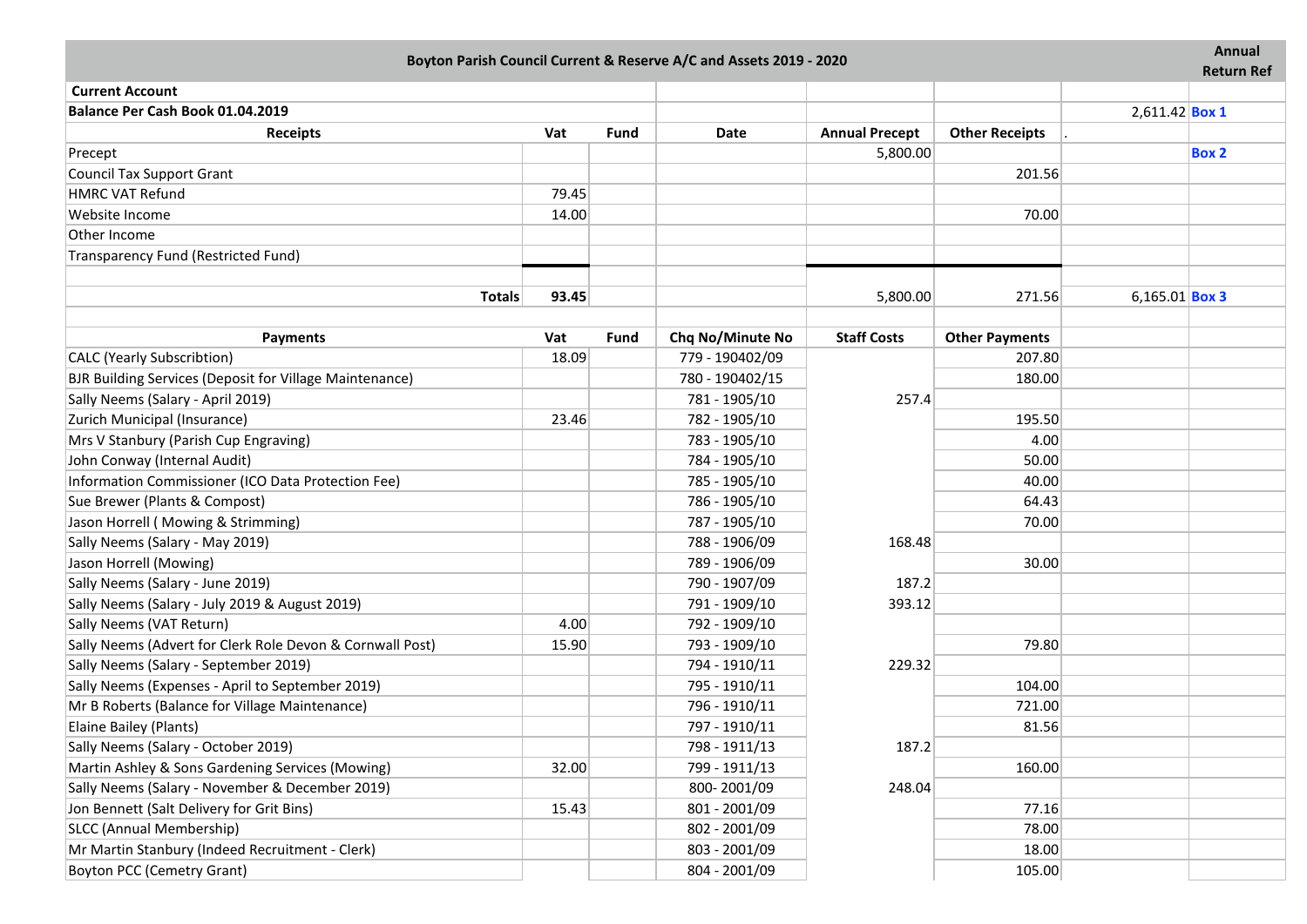|        | 805 - 2001/09 |          | 105.00   |                                                                                                                                 |
|--------|---------------|----------|----------|---------------------------------------------------------------------------------------------------------------------------------|
|        | 806 - 2001/09 |          | 90.00    |                                                                                                                                 |
|        | 807 - 2001/24 |          | 15.00    |                                                                                                                                 |
|        | 808 - 2001/24 | 84.24    |          |                                                                                                                                 |
|        | 809 - 2001/24 | 224.16   |          |                                                                                                                                 |
| 108.88 |               | 1,979.16 | 2,476.25 |                                                                                                                                 |
| 15.43  |               |          |          |                                                                                                                                 |
|        |               |          |          |                                                                                                                                 |
|        |               |          |          |                                                                                                                                 |
|        |               |          | 807      |                                                                                                                                 |
|        |               |          |          |                                                                                                                                 |
|        |               |          |          |                                                                                                                                 |
|        |               |          |          |                                                                                                                                 |
|        |               |          |          |                                                                                                                                 |
|        |               |          |          |                                                                                                                                 |
|        |               |          |          |                                                                                                                                 |
|        |               |          |          |                                                                                                                                 |
|        |               |          |          |                                                                                                                                 |
|        |               |          |          |                                                                                                                                 |
|        |               |          |          |                                                                                                                                 |
|        |               |          |          | 4,564.29 Box 4/6<br>4,212.14<br>15<br>4,227.14<br>4,227.14 <b>Box7/8</b><br>12,608.90 Box 1<br>25.44<br>12,634.34 <b>Box7/8</b> |